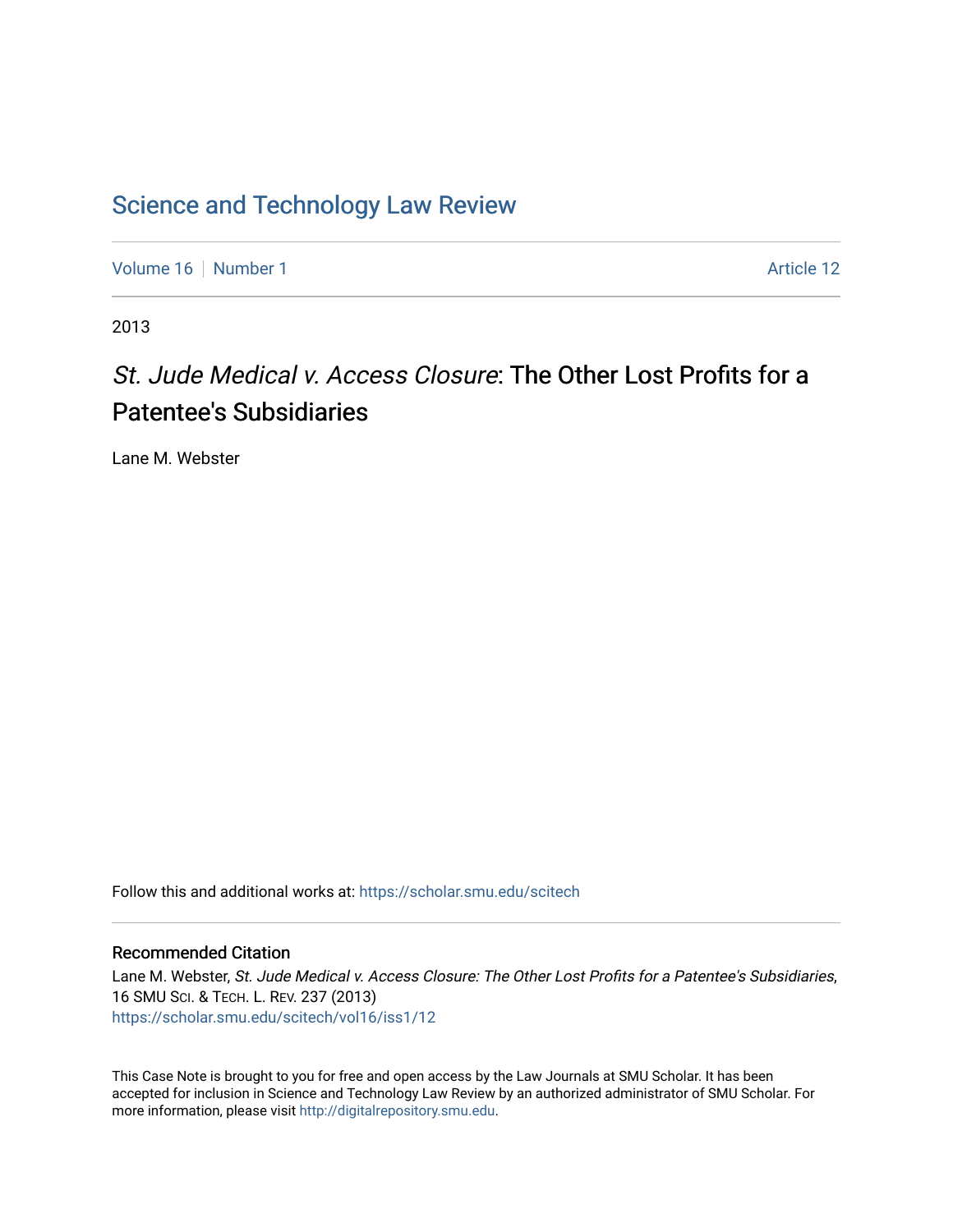### *St. Jude Medical v. Access Closure:* The Other Lost Profits for a Patentee's Subsidiaries

#### *Lane M. Webster\**

#### **INTRODUCTION**

Courts have uniformly barred patent holders producing goods through subsidiaries from claiming their full amount of lost profits due to patent infringement. The court in *St.* Jude *Medical, Inc. v. Access Closure, Inc.* was the first—and currently the only—court to allow a parent corporation to seek damages based on its subsidiaries' lost profits.<sup>1</sup>

Though the patent statute entitles patentees to adequate compensation for infringement,<sup>2</sup> courts usually limit parent corporations' damages to a reasonable royalty rate, not compensation based on their real injuries.3 This **lim**itation is due to the patent holder's corporate structure. 4 Corporations often produce goods through subsidiaries that they wholly own-usually for efficiency and tax benefits.5 This remedy issue arises when someone infringes on a patent that is held **by** a parent corporation, but its subsidiaries, not the parent corporation, lose sales due to infringement. In this situation, subsidiary companies are normally unable to claim any damages; because they **do** not have substantial rights to the patents, the subsidiaries lack standing to join the infringement suit.6 Further the parent corporation, **by** selling through its subsidiaries, is not itself selling a product, so **"by** definition there can be no lost profits."7 As a result, patent-holding parent corporations also cannot normally claim any damages related to their subsidiaries' lost sales.<sup>8</sup>

Recently, however, courts have acknowledged the close relationship between parent corporations and their subsidiaries, but have struggled to find a

- **1.** No. 08-CV-4101, 2010 WL 4968147, at **\*6** (W.D. Ark. Dec. **1,** 2010) (mem. **op.).**
- 2. **35 U.S.C. §** 284 (2012).
- **3.** Robert **A.** Matthews, Jr., *Legal Nuances When a Patent-Holding Company Seeks to Enforce a U.S. Patent,* 49 **IDEA** 549, **552-57 (2009);** Bryce Young, *Note, Recovering Lost Profits: The Resurrection of Subsidiaries (Is There Life on Mars?),* **8 U. ST. THOMAS L.J. 275, 277-78 (2011).**
- 4. Young, *supra* note **3,** at **281.**
- *5. Id.* at **277-78.**
- **6.** Morrow v. Microsoft Corp., 499 **F.3d 1332, 1338-40** (Fed. Cir. **2007).**
- **7.** Rite-Hite Corp. v. Kelley Co., **56 F.3d** *1538,* 1548 (Fed. Cir. **1995).**
- **8.** Poly-America, L.P. v. **GSE** Lining Tech., Inc., **383 F.3d 1303, 1311 (Fed. Cir.** 2004) ("[T]he patentee needs to have been selling some item, the profits of which have been lost due to infringing sales, in order to claim damages consisting of lost profits.").

<sup>\*</sup> Lane M. Webster is a 2014 Juris Doctorate Candidate at **SMU** Dedman School of Law.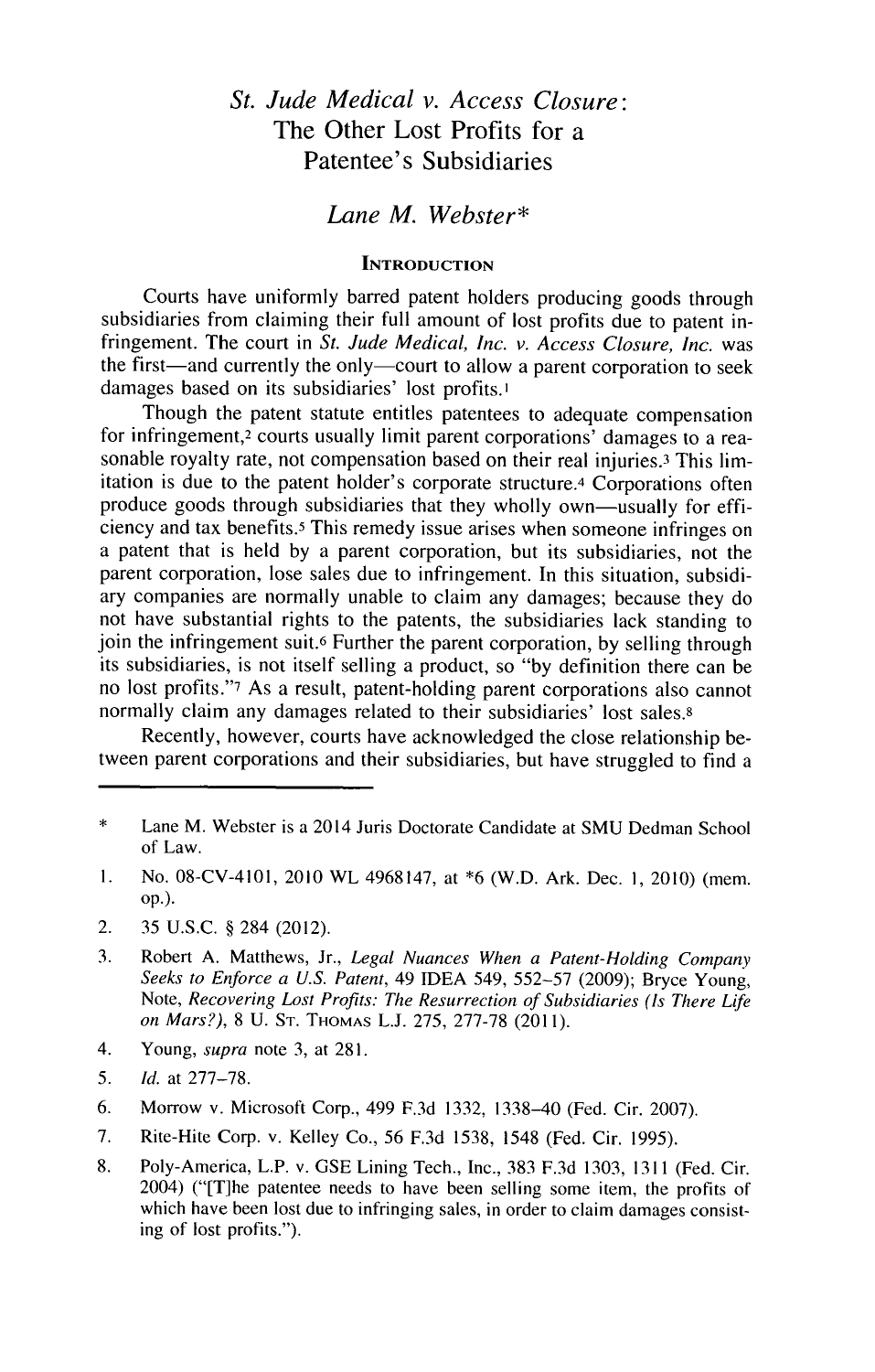way to take this into account.<sup>9</sup> St. Jude Medical advances these judicial sympathies **by** proposing a new remedy outside of the two traditional categories of compensation: reasonable royalty rate or pure lost profits.io There, St. Jude claimed that "the decrease in its own market value [was] due to the lost sales of its wholly-owned subsidiaries."I These damages step away from recovery based solely on the patent's license agreements, and they instead reflect corporate structure agreements. Thus, **by** taking a fresh look at remedy considerations, *St. Jude Medical* allows corporate patent holders to seek more realistic compensation for their actual, total injuries.

*St. Jude Medical* is a victory for corporate patentees. It proposes unique damages that may allow more realistic compensation. More importantly, however, *St. Jude Medical* exemplifies the new judicial trend acknowledging parent-subsidiary corporate structures and begins a dialogue of corporate remedy.

#### **Factual Background**

**Plaintiff St. Jude** Medical, Inc. (St. Jude), a provider of medical technology, developed the vascular closure devices at issue in this case.12 Defendant Access Closure, Inc. (Access Closure), also manufactures vascular closure devices, including the allegedly infringing Mynx Vascular Closure Device (the Mynx).13 These products involve technology "used to close blood vessels following catheterization procedures."14

Catheterization is a process of inserting a device into a blood vessel.15 The example given **by** the court was an angioplasty, a procedure in which a blocked artery is treated **by** inserting a balloon-like device into the femoral artery and expanding it near the clogged artery.16 Removing the catheterization device leaves a hole in the blood vessel, which was previously treated **by** applying physical pressure on the skin over the opening in the artery to prevent bleeding.17 Because this practice is slow and uncomfortable, "[t]he pat-

- **11.** *Id.*
- 12. *Id.* at **\*1.**
- **13.** *Id.*
- 14. *Id.*
- **15.** *Id.*

**16.** *St. Jude Med.,* 2010 WL 4968147, at **\*6.**

**17.** *Id.* at **\*1.**

**<sup>9.</sup>** *See* Union Carbide Chems. **&** Plastics Tech. Corp. v. Shell Oil Co., 425 **F.3d 1366, 1378** (Fed. Cir. **2005)** (allowing the jury to consider the patent holder's subsidiary when determining a reasonable royalty rate).

**<sup>10.</sup>** *St. Jude Med.,* 2010 WL 4968147, at **\*6.**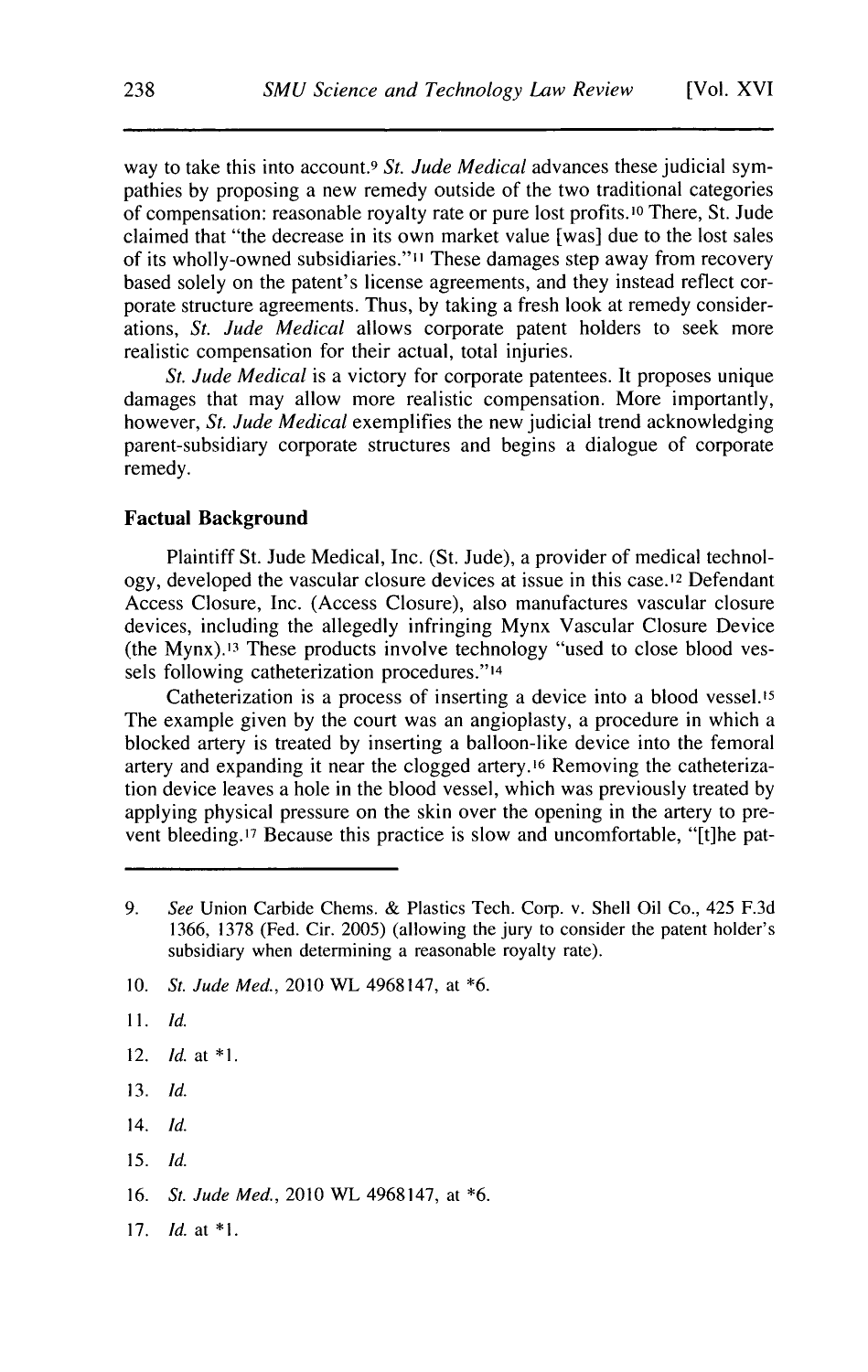ents at issue in this case describe devices and methods intended to" seal the hole in the blood vessel more quickly and comfortably.18

St. Jude held two patent families relevant to the case: the **'616** patent, the **'602** patent, and the **'375** patent (referred to as the "Fowler patents"); and the '498 patent and the '439 patent (together called the "Janzen patents").19 The Fowler patents, named after their inventor Bradford Fowler, pertain to the method and assembly of inserting the device into the patient's body.20 The Janzen patents, on the other hand, were invented **by** Ernst Janzen and describe the device and method of sealing puncture wounds.21

The court in this case did not examine St. Jude's damage claims based on the Fowler patents, so their disposal was irrelevant to the issue of lost profits.22 Additionally, all claims regarding the '498 patent were dropped.23 Thus, only the '439 patent was relevant.<sup>24</sup>

St. Jude was the patent-holding parent company of the '439 patent, but it "d[oes] not manufacture or sell any products with which the allegedly infringing products compete."25 Instead, St. Jude wholly owned three manufacturing subsidiaries that had potentially lost sales due to infringement of the '439 patent.<sup>26</sup>

#### **Procedural and Substantive History**

St. Jude **filed** suit against Access Closure in October **2008,** alleging that Access Closure's involvement with the Mynx "has and is infringing, contributorily infringing, and inducing the infringement" of St. Jude's patents. 27 Access Closure responded **by** "denying the allegations, raising twelve affirmative defenses, and asserting eleven counterclaims" against St. Jude. 28 This opinion was issued in response to the subsequent motions for summary judgment filed **by** both parties.29 Though a jury verdict later was in favor of

**18.** *Id.*

**19.** *Id.* at \*1-2.

21. *Id.* at \*2.

22. *St. Jude Med.,* 2010 WL 4968147, at **\*5-6.**

- **23.** *Id.* at \*2 n.3.
- 24. *Id.* at **\*5-6.**
- **25.** *Id.* at *\*5.*
- **26.** *Id.*
- **27.** *Id.* at \*2.
- **28.** *St. Jude Med., 2010* WL 4968147, at \*2.
- **29.** *Id.*

<sup>20.</sup> *Id.* at **\*1.**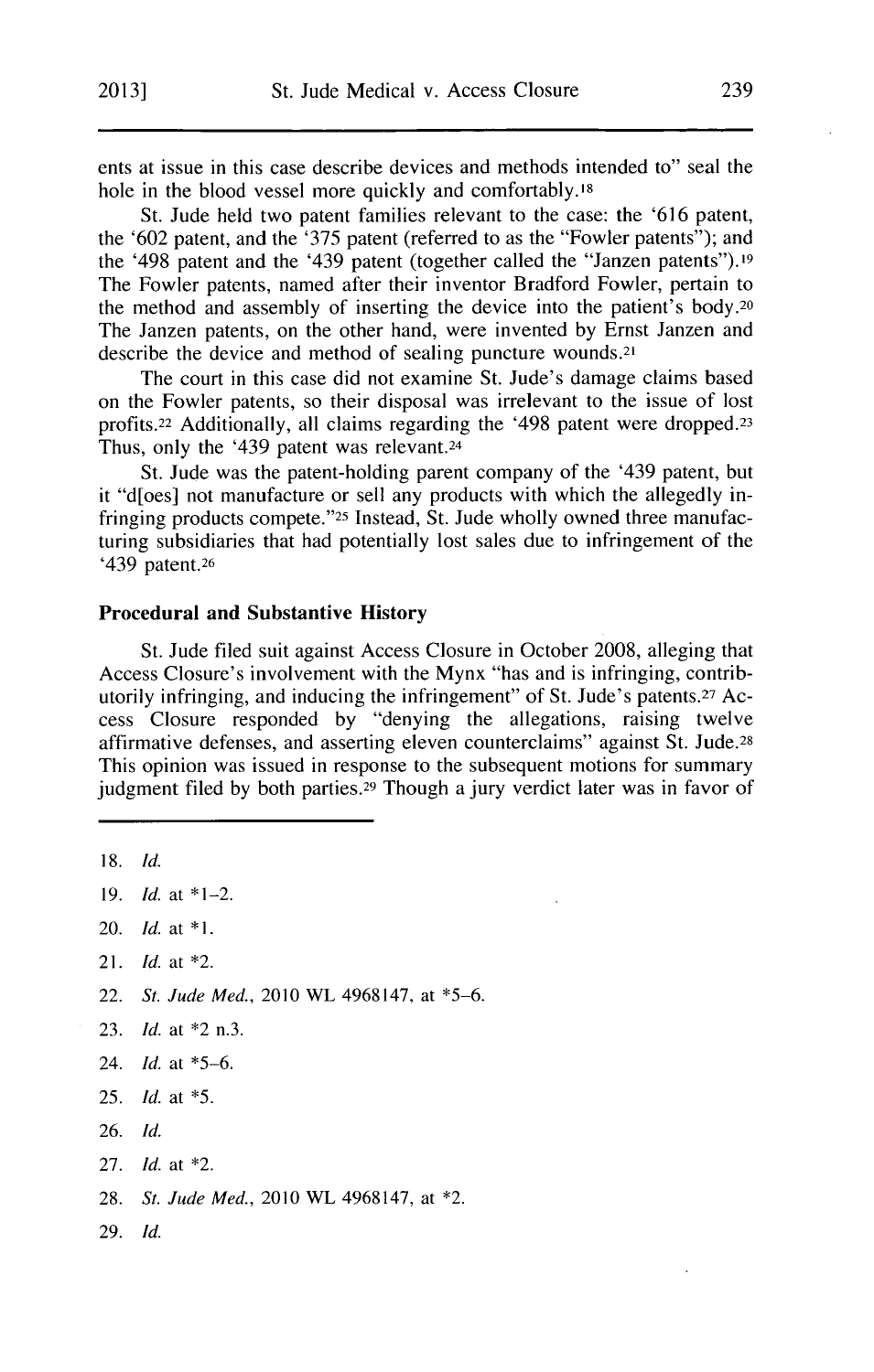St. Jude, the court has stayed determining damages related to the '439 patent until Access Closure's appeal is resolved.30

#### **Description of the Claim**

Access Closure argued in its motion for summary judgment that "St. Jude cannot collect lost profit damages because the owner of the '439 patent (St. Jude Medical, Inc.) does not manufacture or sell any products with which the allegedly infringing products compete."31

In response to Access Closure's assertion, St. Jude stated "that it [wa]s not seeking to recover lost profit damages, but rather the decrease in its own market value due to the lost sales of its wholly-owned subsidiaries."32 Thus, St. Jude claimed that Access Closure's argument was moot because no lost profits were sought: St. Jude was only attempting to recover the lost "value of its ownership interest in its subsidiaries."33 Access Closure responded, stating: "St. Jude's proposed theory is nothing more than a relabeling of the unavailable lost profits damages," because "the mechanics of the 'lost profits' calculation are essentially identical to the 'reduction in income' calculations."34 Unfortunately, the exact calculations claimed **by** St. Jude are unknown because all motions related to this opinion are sealed and the court's determination of damages is stayed pending Access Closure's appeal.35

#### **District Court's Holding and Overview of Rationale**

The United States District Court **for** the Western District of Arkansas held that St. Jude could potentially recover on its reduction in income theory. 36 The court noted that, although "St. Jude [could not] recover damages

- **31.** *St. Jude Med.,* 2010 WL 4968147, at **\*5.**
- **32.** *Id.* at **\*6.**
- **33.** *Id.*
- 34. *Id.*
- **35.** Judgment, *supra* note **33,** at **2-3;** *see* Pis.' Reply to Resp. to Mot., *St. Jude Med.,* No. 08-4101, 2010 WL 4968147 (W.D. Ark. Nov. **19, 2010), ECF** No. **179;** Pis.' Resp. in Opp'n to Mot., *St. Jude Med.,* No. 08-4101, 2010 WL 4968147 (W.D. Ark. Nov. 12, **2010), ECF** No. **169;** Pis.' Mot. for Summ. **J.,** *St. Jude Med.,* No. 08-4101, **2010** WL 4968147 (W.D. Ark. Oct. 22, **2010), ECF** No. 145; Defendant's Reply to Resp. to Mot., *St. Jude Med.,* No. 08-4101, **2010** WL 4968147 (W.D. Ark. Nov. **19, 2010), ECF** No. **181;** Def.'s Response in Opposition to Motion, *St. Jude Med.,* No. 08-4101, 2010 WL 4698147 (W.D. Ark. Nov. 12, **2010), ECF** No. **167;** Def.'s Mot. for Summ. **J.,** *St. Jude Med.,* No. 08-4101, **2010** WL 4698147 (W.D. Ark. Oct. 22, **2010), ECF** No. 146; (all filed under seal).
- **36.** *St. Jude Med.,* 2010 WL 4698147, at **\*6.**

**<sup>30.</sup>** Judgment at 1-2, *St. Jude Med.,* No. 08-4101, 2010 WL 4968147 (W.D. Ark. Jan. **23,** 2012), **ECF** No. **308.**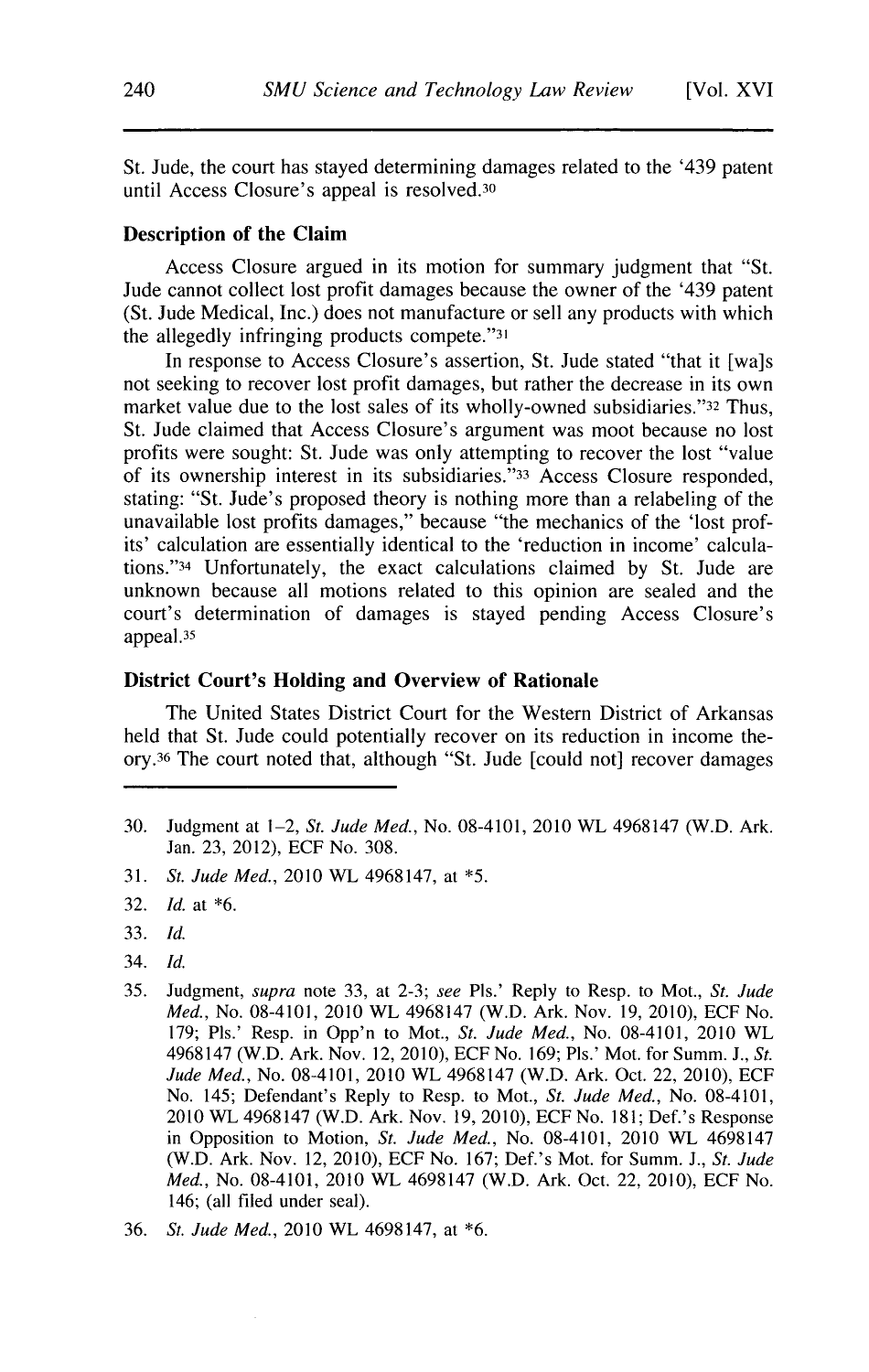for the '439 patent on a lost profits theory," the damages sought **by** St. Jude were not based on a lost profits theory.37 Furthermore, the court viewed **35 U.S.C. §** 284 as taking a flexible approach to damages.38 Accordingly, the court allowed St. Jude to recover damages flowing from its subsidiaries' lost profits on a reduction of income theory, so long as St. Jude could "show what damages *it* sustained from [Access Closure]'s actions."39

#### **Court's Rationale**

While not expressed in this court's opinion, it is important to note that "'[w]hether lost profits are legally compensable in a particular situation is a question of law.<sup>'</sup> "40 Under the patent statute, a successful patent infringement claimant is entitled to "damages adequate to compensate for the infringement, but in no event less than a reasonable royalty for the use made of the invention **by** the infringer."41 In practice, courts usually acknowledge only "'[t]wo alternative categories of infringement compensation **. . .[:]** the patentee's lost profits and the reasonable royalty he would have received through arms-length bargaining.' **"42** Still, the statute has been used to support a flexible approach to the damages that can be claimed **by** patent holders, and it sets the minimum award to a reasonable royalty rate for the use made **by** the infringer.43

In this case, the court began **by** recounting the ruling under *Mars* that, "a patent holder cannot collect the lost profits of a wholly-owned subsidiary without showing that profits flow inexorably from subsidiary to parent."44 Based on this, the court ruled that St. Jude could not recover "on a lost profits theory."45

Fortunately for St. Jude, the court held that lost profits were not being sought.<sup>46</sup> Although Access Closure argued that St. Jude's reduction in income theory was but a thinly veiled attempt to recover its subsidiaries' lost

40. Mars, Inc. v. Coin Acceptors, Inc., **527 F.3d 1359, 1365** (Fed. Cir. **2008),** *rev'd on other grounds, 557* **F.3d 1337 (2009)** (quoting *Poly-America,* **383 F.3d** at **1311).**

- 42. Whitserve, **LLC** v. Computer Packages, Inc., 694 **F.3d 10, 26** (Fed. Cir. 2012) (quoting Lucent Tech., Inc. v. Gateway, Inc., **580 F.3d 1301,** 1324 (Fed. Cir. **2009)).**
- 43. *St. Jude Med.,* 2010 WL 4968147, at **\*6.**
- 44. *Id. at* **\*5** (citing **527 F.3d** at **1367).**
- 45. *Id.* at **\*6.**
- 46. *Id.*

**<sup>37.</sup>** *Id.*

**<sup>38.</sup>** *Id.*

**<sup>39.</sup>** *Id.*

<sup>41.</sup> **35 U.S.C. §** 284.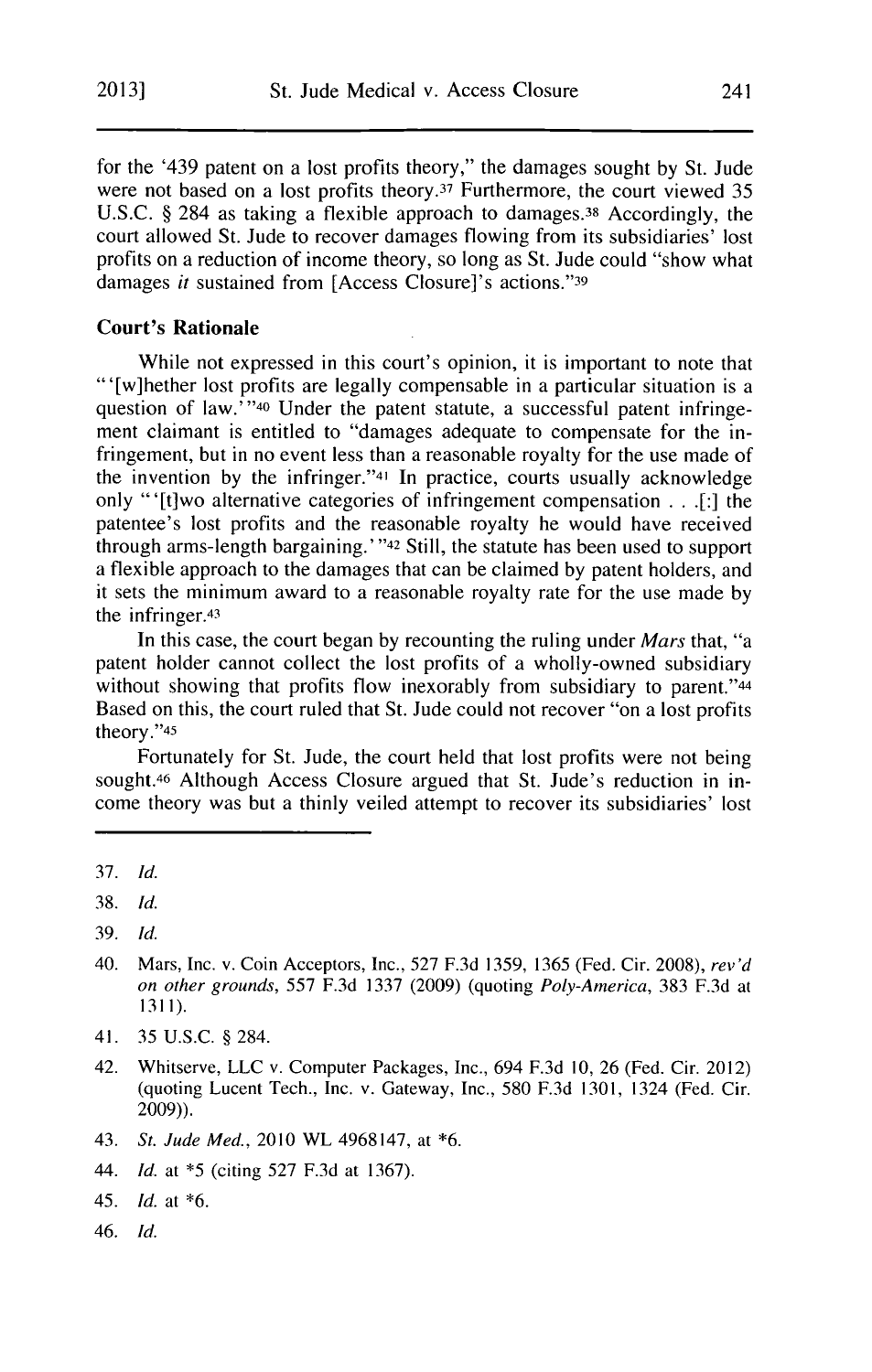profits, the court was willing to accept this veil, stating, "Because St. Jude [had] disclaim[ed] any potential recovery under a lost profits theory, [and that Access Closure]'s arguments regarding the unavailability of lost profits damages are moot."47

Once the lost profit arguments were disposed, the court examined St. Jude's reduction in income theory on its own as an alternative damage claim.48 Access Closure argued that the reduction in income theory had a "dearth of precedent" to support it.<sup>49</sup> In fact, no court had allowed these damages to be sought since the Federal Circuit's holding in *Mars.50* However, the court relied on *Rite-Hite, SEB, S.A. v. Montgomery Ward & Co. (Montgomery Ward I), and Mars* to support its holding that *35* **U.S.C. §** 284 "envisions a flexible approach to patent damages,"51 noting:

> We have previously recognized that patentees may be entitled to damages above a reasonable royalty on theories entirely distinct from lost profits **. . .** [but because Mars seeks only lost profits and reasonable royalties] **. . .** we need not determine whether Mars would have been entitled to recover under any other damages theory for the economic injury that it suffered as a result of [its subsidiary's] lost sales.52

Accordingly, the court concluded that St. Jude could, as a matter of law, present its claim for damages based on reduction in income theory to the jury.53

#### **Critique of Court's Approach**

The court's decision is a positive step towards recovering damages for intellectual property right infringement because it creates a potential way for patentees to recover some of the damages incurred when their subsidiaries lose profits.54 It offers a novel answer to the question raised in *Mars* about what profits "flow inexorably" from subsidiaries to their parent corpora-

- **50.** *See* **Robert A.** Matthews, *Wholly Owned Subsidiary Manufacturer,* 4 **ANNO-TATED PAT. DIG. § 30:70 (2013).**
- *51. St. Jude Med.,* 2010 WL 4968147, at **\*6** (referencing Rite-Hite Corp. v. Kelley Co., **56 F.3d 1538** (Fed. Cir. **1995)); SEB, S.A.** v. Montgomery Ward **&** Co., Inc., 412 F. Supp. **2d 336 (S.D.N.Y. 2006);** *Mars,* **527 F.3d** at **1365.**
- **52.** *St. Jude Med.,* 2010 WL 4968147, at **\*6** (quoting *Mars,* 427 **F.3d** at **1366)** (alteration in original).

54. *See id.* at **\*5** (citing *Mars,* **527 F.3d** at **1367).**

<sup>47.</sup> *Id.*

<sup>48.</sup> *Id.*

<sup>49.</sup> *St. Jude Med.,* 2010 WL 4968147, at **\*6.**

**<sup>53.</sup>** *Id.*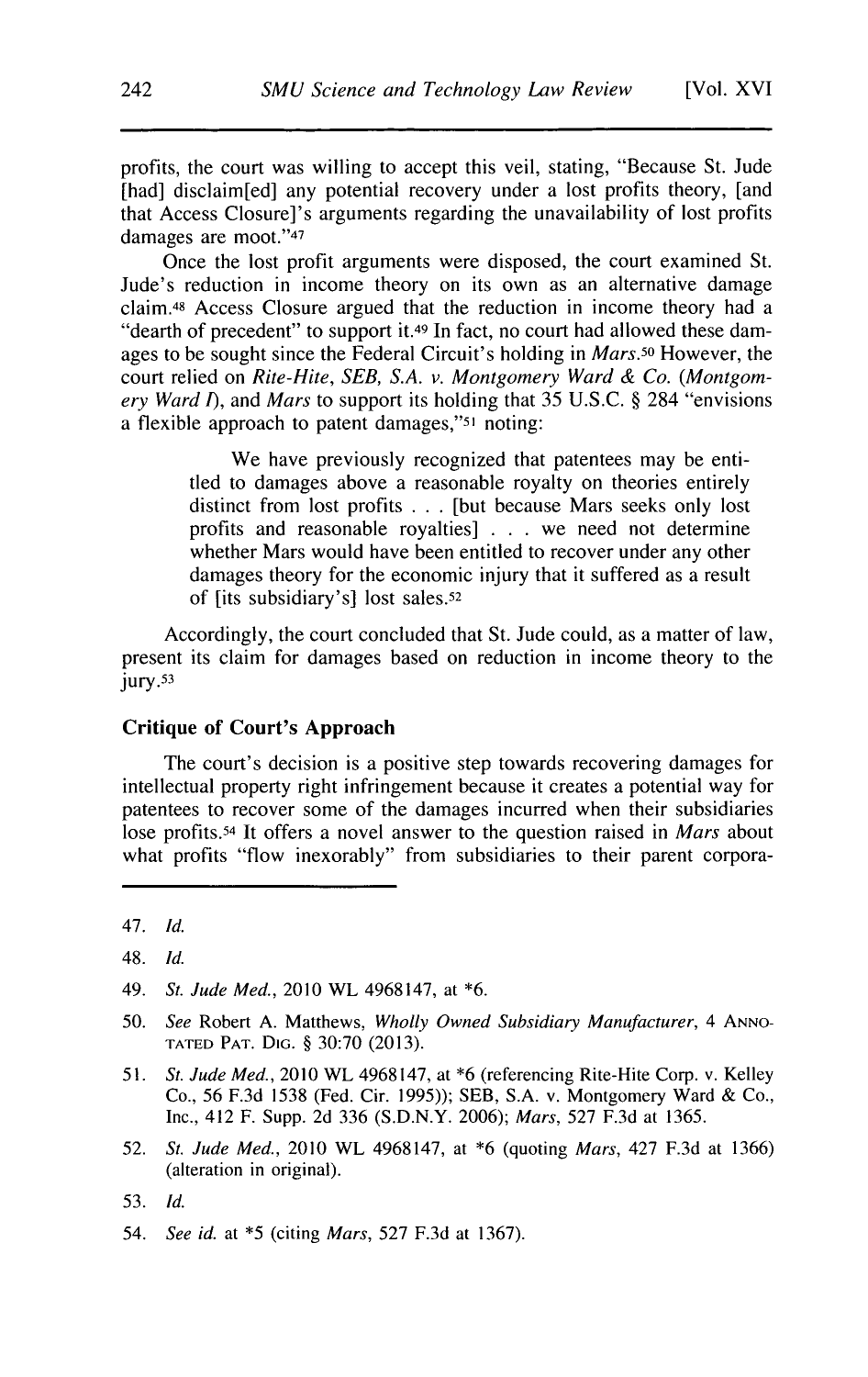tions.55 While the traditionally rigid case law will most likely limit the effect of this holding, this case, at the very least, reflects the judicial trend of more realistically compensating the corporate victims of patent infringement.

Courts have historically been reluctant to allow corporations to seek lost profits for products they **did** not make or sell, even if the patent holder wholly owns and controls the company that does make and sell those products.<sup>56</sup> In fact, in 2004, the Federal Circuit expressly stated that the parentsubsidiary corporate structure was limited in that the patent holder could not claim the lost profits of its subsidiary **if** it did not have an exclusive license.57

Only four years later, however, the Federal Circuit in *Mars* took a step back from its bright-line rule **by** stating that a patent holder may have grounds to recover based on its subsidiaries' lost profits if those profits "flow inexorably" to the parent corporation.58 Admittedly, the *Mars* Court was reluctant to let patent holders recover lost profit damages based on a non-exclusive licensee's sales, even where the licensee is a subsidiary of the patent holder.<sup>59</sup> That court even held that the patent holder in the case could not recover for the lost profits of its wholly-owned subsidiaries.60 Still, the Federal Circuit limited its holding to the "conclu[sion] that [the subsidiary]'s profits did not-as Mars argued-flow inexorably to Mars."61 Thus, the court left open the question of whether lost profits that "actually *do* flow inexora**bly"** from the subsidiary to its patent-holding parent corporation may be recovered **by** that parent corporation.62

Since *Mars,* district courts have considered the "flow inexorably" theory, but no court—until *St. Jude Medical*—has allowed any parent corporation to seek damages on that theory, or any other similar theory.63 For example, the court in *Kowalski* precluded the sole, individual owner of a corporation from seeking his own corporation's lost profits because the owner never personally sold any products and, though "he had complete con-

- **60.** *Mars,* **527 F.3d** at **1366.**
- **61.** *Id.* at **1367.**
- **62.** *Id.*
- **63.** *See Matthews, supra* note **3,** at **566** (noting that district courts have considered whether profits flow inexorably, but have not concluded in the affirmative).

**<sup>55.</sup>** *Id.*

**<sup>56.</sup>** Matthews, *supra* note **3,** at **551.**

**<sup>57.</sup>** *Poly-America,* **383 F.3d** at **1311 (** "Poly-America and Poly-Flex may not enjoy the advantages of their separate corporate structure and, at the same time, avoid the consequential limitations of that structure-in this case, the inability of the patent holder to claim the lost profits of its non-exclusive licensee.").

**<sup>58. 527</sup> F.3d** at **1367.**

**<sup>59.</sup>** *Id.* at **1366-67;** "Mere ownership and control is sufficient to prove that profits flowed inexorably from a subsidiary to a parent." Kowalski v. Mommy Gina Tuna Res., 574 F. Supp. **2d 1160, 1163 (D.** Haw. **2008).**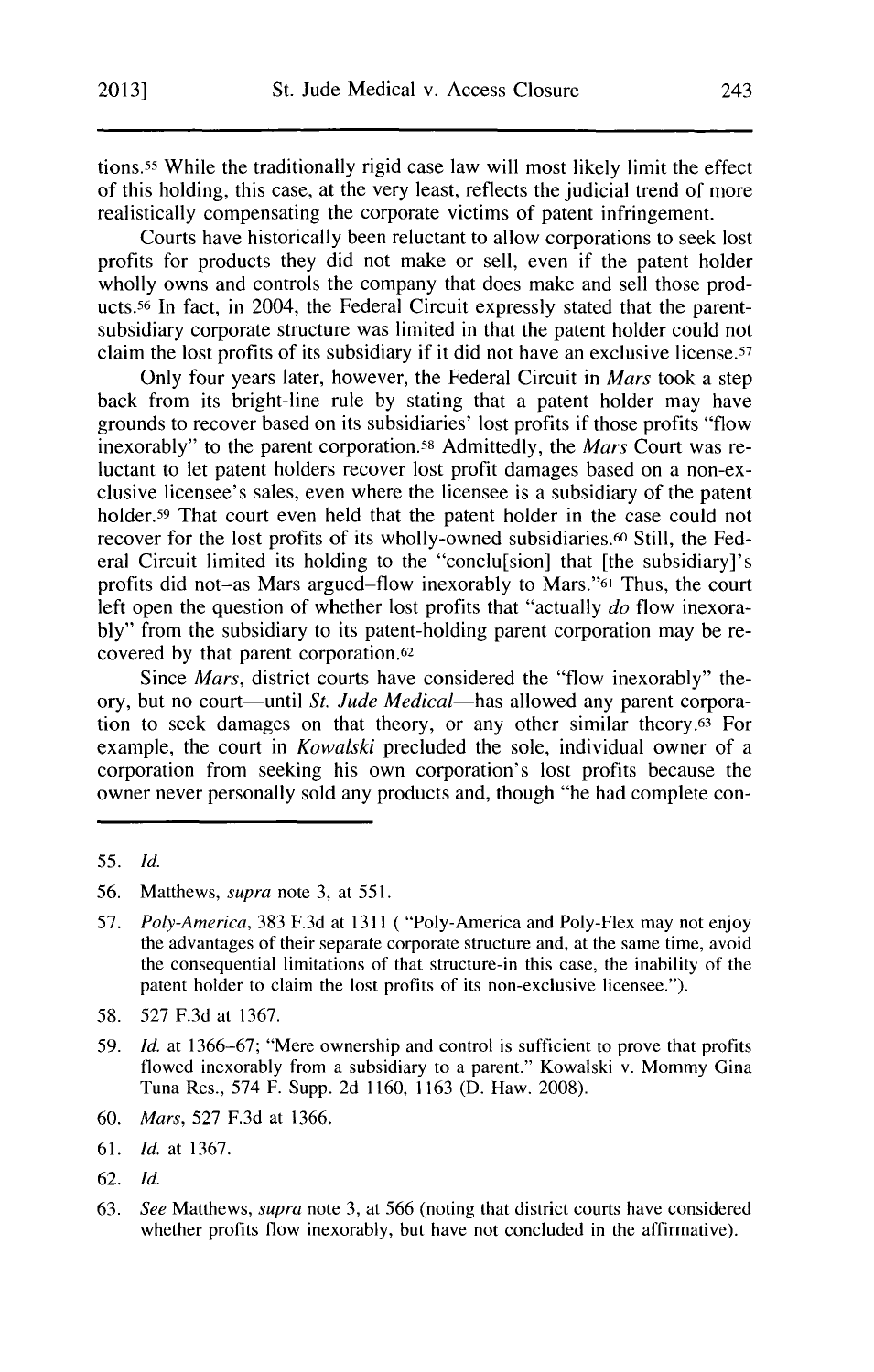trol of any profits reaped **by** his corporation," his corporation's profits did not automatically go to him--he could have left them in the corporation.64 The Southern District of New York in *Montgomery Ward I*—cited in *St. Jude Medical-allowed* a patent-holding-company's lost profits claim **to survive** summary judgment on the condition that the patent holder show that *its* damages were a foreseeable consequence of infringement.65 The district court, however, ultimately refused to allow the patent holding company to seek lost profit damages because the company had failed to show the damages caused with sufficient precision.<sup>66</sup>

*St. Jude Medical* offers a solution to the *Mars* question **by** only seeking those damages that directly and "inextricably" flow to the patent holder.<sup>67</sup> Though St. Jude's exact damages calculations are unknown, the reduction in income theory could be calculated in two ways. First, the patent holder could show, based on its subsidiary agreements, how much of the subsidiary's profits are guaranteed to go to the patent holder and then compare that to the subsidiary's lost profits. Notably, this calculation varies heavily based on the patent holder's subsidiary agreements and could result in damages very similar to lost profits depending on the corporate structure. The second calculation alternative requires establishing the subsidiary's lost profits, determining how much these lost profits affect the fair market value of the subsidiary, and comparing that amount to the patent holder's ownership interest in the subsidiary. While this damages calculation may first appear to be the same as lost profits if the subsidiary is wholly-owned, the subsidiary's lost profits are not likely to be fully represented in its total value; lost profits are most likely diluted when considering the subsidiary's market value. Admittedly, these calculations are more complicated than the normal lost profits damages calculation, but they have the potential to increase the patent holder's damage award and more accurately reflect the real harm caused **by** infringement. **Ad**ditionally, in line with case law, these calculations reflect only damage inflicted directly on the patent holder, not damage to the subsidiary.

An interesting quality of this damage theory is that it is independent of the patent license agreement between the patent holder and its subsidiary. Courts generally focus on patent licenses to determine the basis for damages. 68 The traditional way to reclaim any damages related to the patent

- 64. 574 F. Supp. **2d** at **1163.**
- *65. Montgomery Ward 1,* 412 F. Supp. **2d** at 347-48.
- **66. SEB, S.A.** v. Montgomery Ward **&** *Co. (Montgomery Ward II),* No. 99-Civ.- 9284-SCR, **2008** WL *4540416,* **at** \*3-4 **(S.D.N.Y.** Oct. **1, 2008); SEB, S.A.** v. Montgomery Ward **&** Co., Inc. *(Montgomery Ward III), 594* **F.3d 1360, 1380** (Fed. Cir. 2010) (Federal Circuit proceeding noted the district court ruled that lost profits were not available).
- **67.** *St.* Jude Med., 2010 WL 4968147, at **\*5-6.**
- **68.** See Aspex Eyewear, Inc. v. Altair Eyewear, Inc., **288** Fed. App'x **697, 706** (Fed. Cir. **2008).**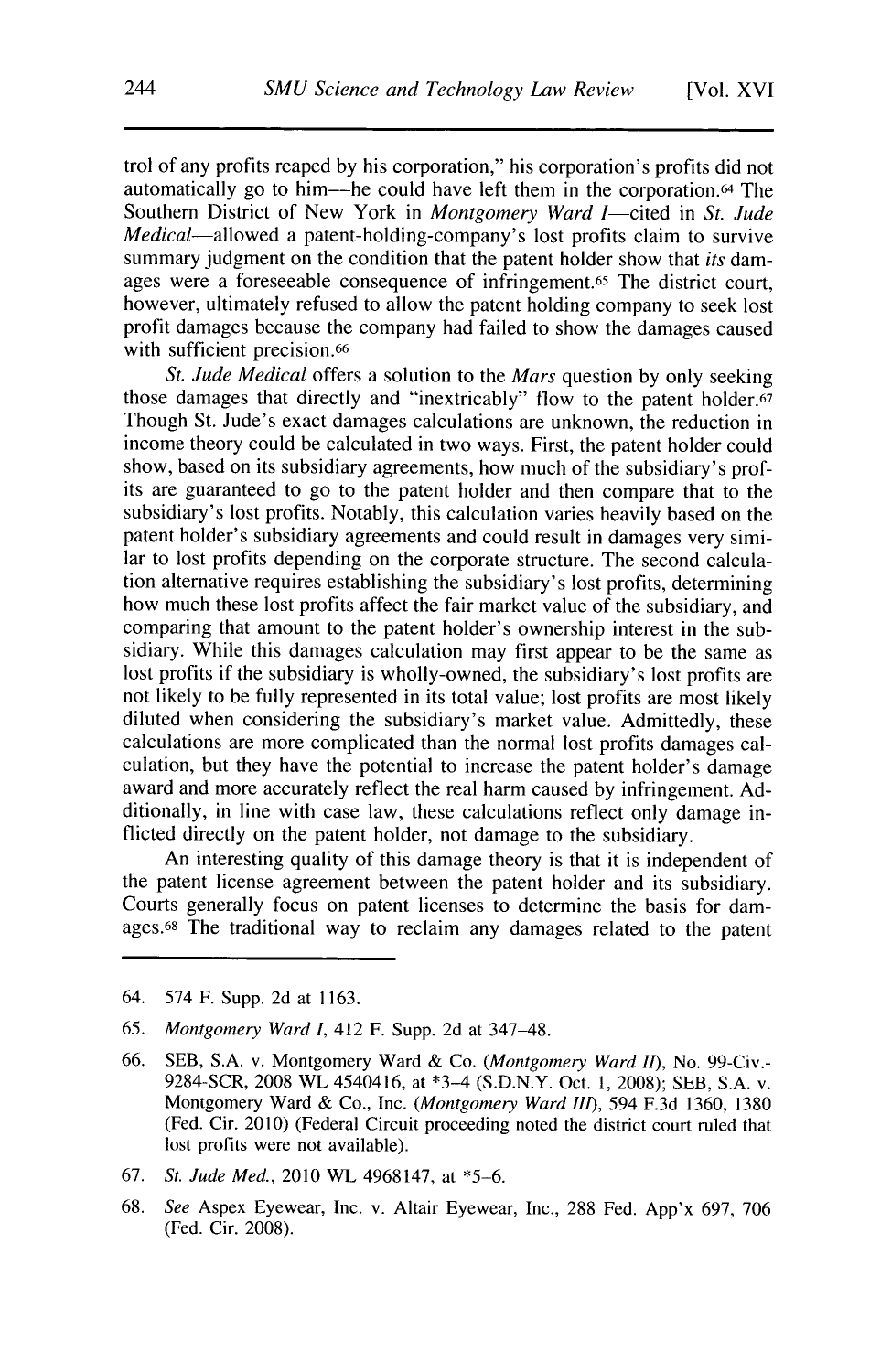holder's subsidiary requires that the subsidiary have an exclusive license to the patent, and thus standing to join the suit.69 Despite this, courts have recently begun acknowledging the potential for recovery **if** the relationship between parent corporations and their subsidiaries "goes far beyond a licensor/ licensee arrangement."70 In an attempt to reconcile these ideas, courts have allowed subsidiaries to claim an implied exclusive license and join the infringement suit.7' Establishing an implied exclusive license, however, is extremely **difficult.72** In *Spine Solutions,* for example, the Federal Circuit overruled an implied exclusive license granted **by** the district court. 73 Though the patentee only practiced the patent through its subsidiary, **did** not allow anyone else to practice it, and showed no intention of allowing others to practice it, the subsidiary needed more specific evidence of its own right to exclude others from using the patent for an exclusive license to be implied.74

The damages claimed under *St. Jude Medical* do not require proving an implied exclusive license or any license at all.75 Under *Rite-Hite,* the lost sales used to determine lost profits do not need to "be of products covered **by** the infringed patent."76 Instead, the patentee only needs to "prove[ **]** that the infringement in fact caused the **loss."77** As a result of these two cases, so long as the parent corporation can prove that its subsidiary lost sales due to the infringement of the parent corporation's patent, the parent corporation would be able to reclaim its damages from the subsidiary's lost profits, regardless of whether the subsidiary practiced the patent at all.<sup>78</sup> In fact, the reduction in income theory seems to allow the patentee to recover based on anyone's lost profits, so long as the patentee has some ownership interest in the entity losing sales due to infringement. While this appears broad, the patent holder would only be able to reclaim damages proportionate to its ownership interest in the entity. Thus, though the patent holder would be able to claim damages based on multiple entities' lost profits, this theory continues to limit the patent holder's damages to its own actual injury.

Though the reduction in income theory is unique, fitting, and unprecedented, this case will most likely not cause a revolution. At minimum, the

- **69.** *See Rite-Hite,* **56 F.3d** at **1552.**
- **70.** *Union* Carbide, 425 **F.3d** at **1378.**
- **71.** *Aspex* Eyewear, **288** Fed. App'x at **706** (citing Weinar v. Rollform, Inc., 744 **F.2d 797, 806-07** (Fed. Cir. 1984)).
- **72.** *See* Spine Solutions, Inc. v. Medtronic Sofamor Danek **USA,** Inc., **620 F.3d 1305, 1318** (Fed. Cir. 2010).
- **73.** *Id.*
- *74. Id.*
- **75.** *See St. Jude Med.,* 2010 WL 4968147, at **\*6;** *Rite-Hite,* **56 F.3d** at 1548.
- **76.** Rite-Hite, *56* **F.3d at 1548.**
- **77.** *Id.*
- **78.** *See St. Jude Med.,* 2010 WL 4968147, at **\*6;** *Rite-Hite,* **56 F.3d** at 1548.